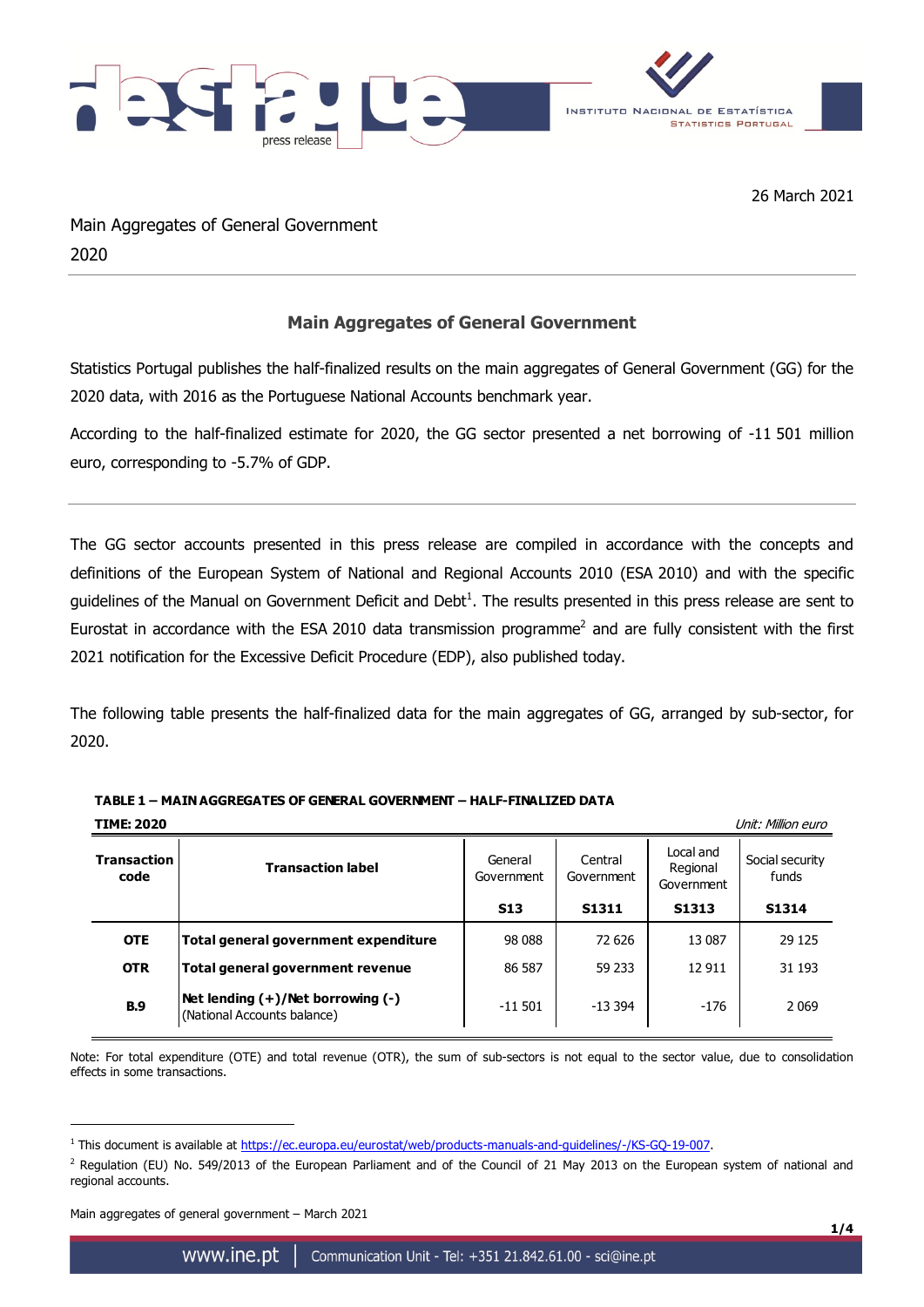



The GG sector revealed a net borrowing of -11 501 million euro, which corresponds to -5.7% of GDP and compares with a net lending of 0.1% in 2019. This negative balance was mainly driven by the Central Government subsector, but also by the Local and Regional Government, given that the Social Security Funds balance was positive.

Specifically, the Central Government balance dropped by 10 billion euro, reaching -13 billion euro in 2020. As for the Local and Regional Government, which in 2019 had showed a surplus of near 600 million euro, recorded a deficit of 176 million euro in 2020. The Social Security Funds balance, although positive, deteriorated by 900 million euro, going back to the one observed in 2018.

Table 2 presents the main components of GG revenue based on half-finalized data both for 2019 and 2020.

| <b>TABLE 2 - GENERAL GOVERNMENT REVENUE</b> |                                      | <b>Unit: Million euro</b> |          |
|---------------------------------------------|--------------------------------------|---------------------------|----------|
| <b>Transaction</b><br>code                  | <b>Transaction label</b>             | 2019                      | 2020     |
| <b>OTR</b>                                  | <b>Total revenue</b>                 | 91 161                    | 86 587   |
|                                             | Current revenue                      | 90 486                    | 85776    |
|                                             | of which                             |                           |          |
| D.2                                         | Taxes on production and imports      | 32 066                    | 29 157   |
| D.61                                        | Social contributions                 | 25 274                    | 25 5 6 6 |
| D.5                                         | Current taxes on income, wealth, etc | 20 849                    | 20 081   |
| D.9                                         | <b>Capital revenue</b>               | 676                       | 811      |

Compared to 2019, GG total revenue decreased by 5.0% in 2020 (4.6 billion euro), due to the decrease in current revenue (-5.2%), mainly driven by taxes on production and imports (-9.1%) and, to a lesser extent, by current taxes on income and wealth (-3.7%), reflecting the strong reduction in the economic activity in 2020. On the contrary, social contributions revenue increased by 1.2%.

It should be mentioned that due to the policy measures for fractional payment of taxes and social contributions implemented in the context of the COVID 19 pandemic, an additional adjustment was necessary in order to include the future payments as revenue of the period when the activity took place. This adjustment implied the recording of an additional VAT revenue of 236 million euro when compared to public accounting, given the decision of postponing VAT obligations due between the end of 2020 and the beginning of 2021 and that should be recorded as 2020 revenue in national accounts.

As for capital revenue, there was an increase of about 20%, particularly due to the rise in capital transfers form the European Union, which have partially directed to the financing supporting measures to firms and families in the context of the COVID-19 pandemic.

Main aggregates of general government – March 2021

**2/4**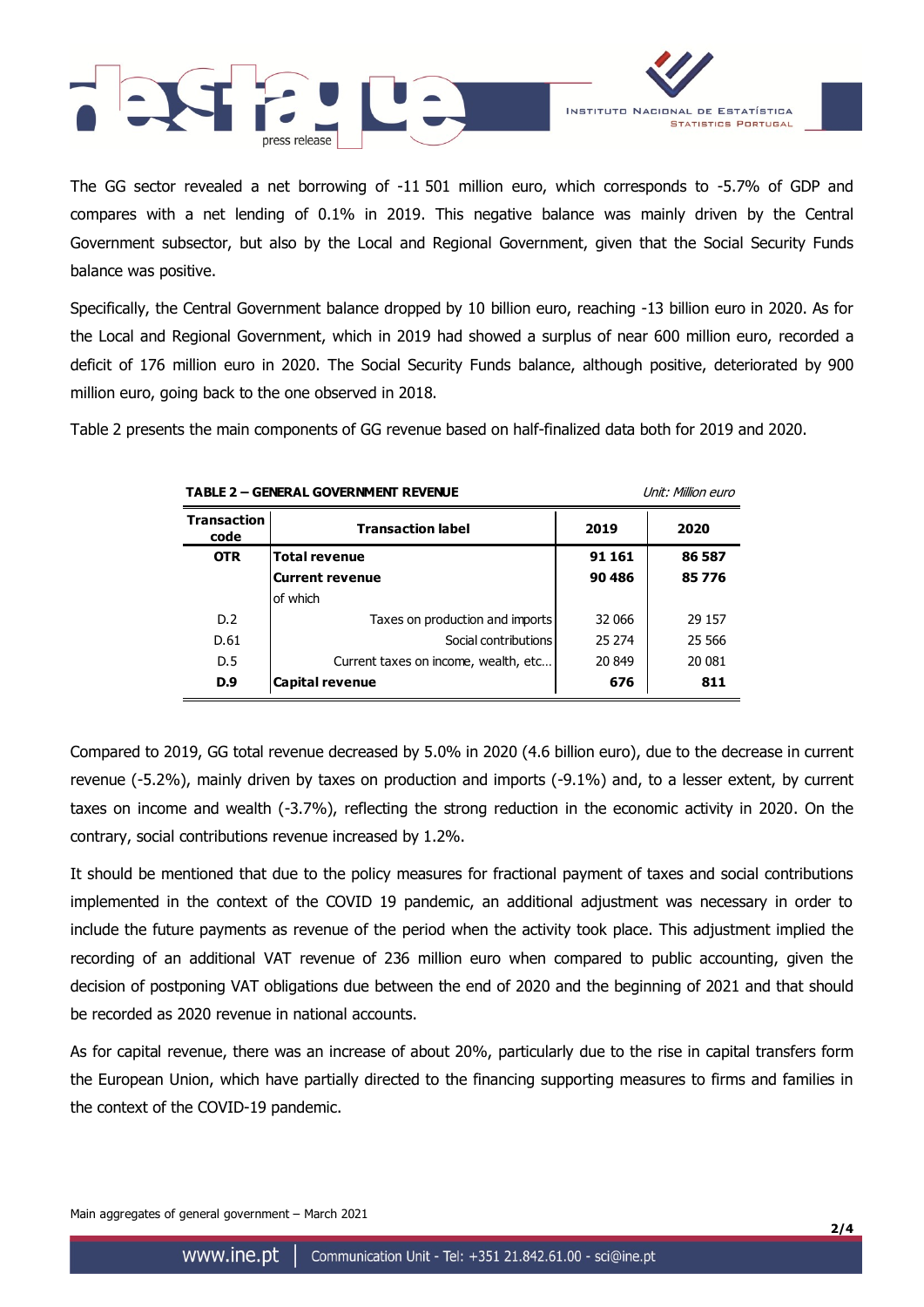

Give these changes, the composition of public revenue changed in terms of an increased importance of social contributions  $(+1.8 \text{ p.p.})$ , of current taxes on income and wealth  $(+0.3 \text{ p.p.})$  and of capital revenue  $(+0.2 \text{ p.p.})$ , whereas the weight of taxes on production and imports decreased (-1.5 p.p.), although remaining the main source of public revenue.

Table 3 presents the main components of GG expenditure for 2019 and 2020 half-finalized data.

| <b>TABLE 3 - GENERAL GOVERNMENT EXPENDITURE</b> |                                                     | Unit: Million euro |         |  |
|-------------------------------------------------|-----------------------------------------------------|--------------------|---------|--|
| <b>Transaction</b><br>code                      | <b>Transaction label</b>                            | 2019               | 2020    |  |
| <b>OTE</b>                                      | <b>Total expenditure</b>                            | 90 984             | 98 088  |  |
|                                                 | <b>Current expenditure</b>                          | 84732              | 89733   |  |
|                                                 | of which                                            |                    |         |  |
| D.1                                             | Compensation of employees                           | 22 905             | 23 744  |  |
| D.62                                            | Social benefits other than social transfers in kind | 34 760             | 36 188  |  |
| D.41                                            | <b>Interest</b>                                     | 6 3 3 1            | 5786    |  |
|                                                 | $D.9+P.5+NP$ Capital expenditure                    | 6 2 5 2            | 8 3 5 5 |  |

Total expenditure increased by 7.8% between 2019 and 2020. This growth was the joint result of an increase in current expenditure (+5.9%) and an increase in capital expenditure (+33.6%).

The increase in current expenditure was mainly due to the 4.1% growth in social benefits, other than social transfers in kind, in an amount close to 1.4 billion euro, and also to the 3.7% growth in the compensation of employees (+838 million euro). In the opposite direction, there was a reduction of 8.6% in interest payments (-544 million euro), in line with the decreasing trend which started in 2015 (in 2014, interests costs were 8.4 billion euro and, in 2020, the amount had fallen to 5.8 billion euro).

As for the capital expenditure, the 2020 increase (+33.6%) is largely explained by the recording, as capital transfers, of the 1.2 billion euro public loan to TAP Air Portugal and the Regional Government of Azores loan guarantee to SATA Air Açores (132 million euro), due to the economic and financial situation of the companies. Capital expenditure also includes the recording of 114 million euro related to back payments of vacation bonuses due to police officers (from PSP and GNR), following a court sentence.

About half of the public expenditure annual growth is directly linked to the COVID-19 pandemic, corresponding to 3.6% of the 2020 total expenditure. Among the most important COVID-19 expenditure items are subsidies to firms (2.2% of the 2020 total expenditure) and social benefits to families (0.2%).

As a result of the above-mentioned changes, the capital expenditure share in total expenditure increased from 6.9% in 2019, to 8.5% in 2020. The current expenditure lower share was due to the negative changes in social benefits (-1.3 p.p.), compensation of employees (-1.0 p.p.) and interest payments (-1.1 p.p.).

Main aggregates of general government – March 2021